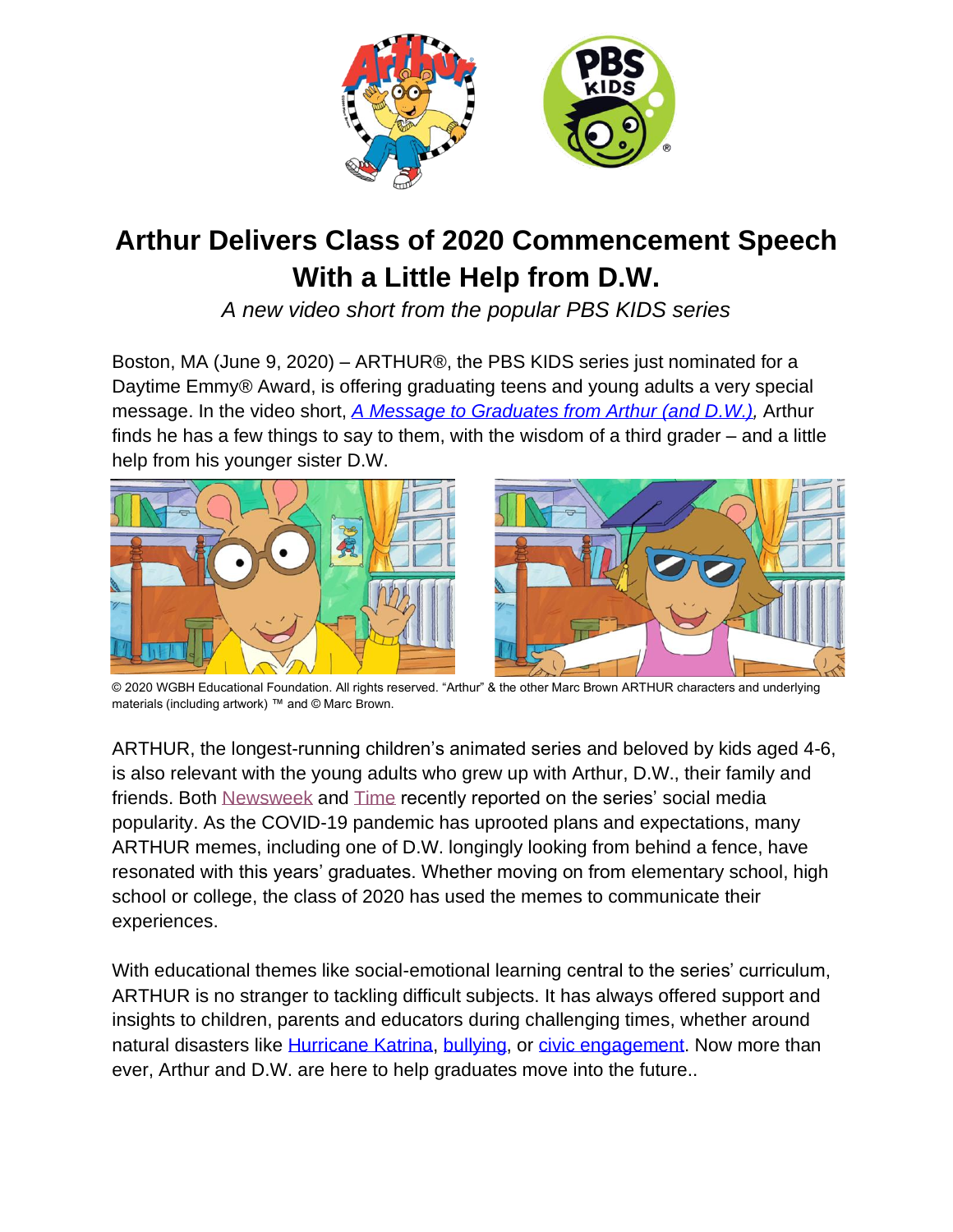*A Message to Graduates from Arthur (and D.W)* is available on [YouTube,](https://www.youtube.com/watch?v=Oao2OguJRYo&feature=youtu.be) [Facebook](https://business.facebook.com/watch/?v=267000181179232) and [Twitter.](https://twitter.com/PBSKIDS/status/1270349704228933634)

Website:<https://pbskids.org/arthur/> Instagram: @arthur.pbs Twitter: @arthurpbs Facebook: <https://www.facebook.com/ArthurPBS/>

## **About ARTHUR**

*ARTHUR,* based on the best-selling books by Marc Brown, is television's longestrunning children's animated series. For over 23 seasons, *ARTHUR* has remained one of the most popular and beloved weekday children's series on PBS. Easily recognized by its timeless and joyful theme song, the iconic, award winning PBS Kids series has touched audiences around the world with its heartfelt and humorous stories about family, friends, and the challenges of growing up. *ARTHUR* is produced by WGBH Boston and Oasis Animation, Inc.. Funding for *ARTHUR* is provided by public television viewers. Corporate funding is provided by ABCmouse.com. Executive Producer: Carol Greenwald Associate Producer: Deborah Frank. Funding for *ARTHUR* is provided by public television viewers. Corporate funding is provided by ABC Mouse®. For more information, visi[t](https://pbskids.org/Arthur) [pbskids.org/Arthur](https://pbskids.org/Arthur) and follow *ARTHUR* o[n](https://www.facebook.com/ArthurPBS/) [Facebook](https://www.facebook.com/ArthurPBS/)[,](https://www.instagram.com/arthur.pbs/?hl=en) [Instagram](https://www.instagram.com/arthur.pbs/?hl=en) an[d](https://twitter.com/arthurpbs?ref_src=twsrc%5Egoogle%7Ctwcamp%5Eserp%7Ctwgr%5Eauthor) [Twitter.](https://twitter.com/arthurpbs?ref_src=twsrc%5Egoogle%7Ctwcamp%5Eserp%7Ctwgr%5Eauthor)

### **About WGBH**

WGBH Boston is America's preeminent public media organization, the largest producer of PBS content for television and the Web and a major supplier of content for public radio and digital audio services. WGBH is a leader in educational multimedia with PBS LearningMedia, providing the nation's educators with free, curriculum-based digital content, and a pioneer in services that make media accessible to deaf, hard of hearing, blind and visually impaired audiences. WGBH programs have been recognized with hundreds of honors: Emmys, Peabodys, duPont-Columbia Awards and Oscars. Find more information at [wgbh.org.](https://www.wgbh.org/)

### **About PBS KIDS**

PBS KIDS, the number one educational media brand for kids, offers children ages 2-8 the opportunity to explore new ideas and new worlds through television, digital media, and community-based programs. PBS KIDS and local stations across the country support the entire ecosystem in which children learn, including their teachers, parents and community. Provided by stations, the free PBS KIDS 24/7 channel and live stream is available to more than 95% of U.S. TV households. Kidscreen- and Webby Awardwinning pbskids.org provides engaging interactive content, including digital games and